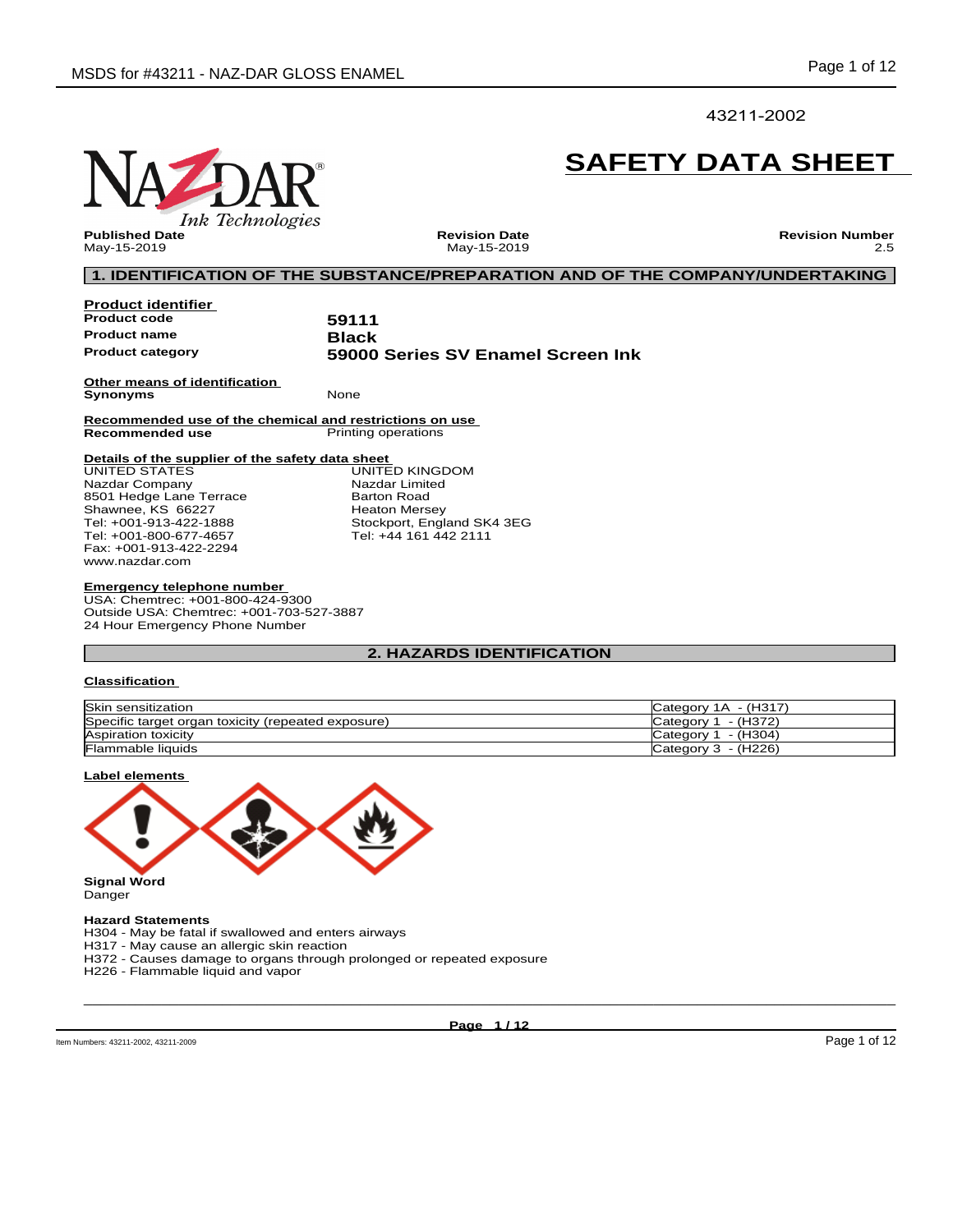### **Precautionary Statements**

P261 - Avoid breathing dust/fume/gas/mist/vapors/spray

P333 + P313 - If skin irritation or rash occurs: Getmedical advice/attention

P264 - Wash face, hands and any exposed skin thoroughly after handling

P270 - Do not eat, drink or smoke when using this product

P314 - Get medical advice/attention if you feel unwell

P331 - Do NOT induce vomiting P233 - Keep container tightly closed

P280 - Wear protective gloves/protective clothing/eye protection/face protection

P403 + P235 - Store in a well-ventilated place. Keep cool

P210 - Keep away from heat, hot surfaces, sparks, open flames and other ignition sources. No smoking

### **Hazards not otherwise classified (HNOC)**

Causes mild skin irritation. Harmful to aquatic life.

### **3. COMPOSITION/INFORMATION ON INGREDIENTS**

### **Mixture**

| Component                              | <b>CAS-No</b>  | Weight %  | Trade         | <b>Note</b> |
|----------------------------------------|----------------|-----------|---------------|-------------|
|                                        |                |           | <b>Secret</b> |             |
| Stoddard solvent                       | 8052-41-3      | $10 - 30$ |               |             |
| Barium sulfate                         | 7727-43-7      | $10 - 30$ |               |             |
| Carbon black                           | 1333-86-4      | l - 5     |               |             |
| Naphtha, petroleum, hydrotreated heavy | 64742-48-9     | - 5       |               |             |
| Xylenes (o-, m-, p- isomers)           | 1330-20-7      | - 5       |               |             |
| 2-Butanone, oxime                      | 96-29-7        | $\leq$ 1  |               |             |
| Calcium 2-ethylhexanoate               | 136-51-6       | < 0.5     |               |             |
| Ethyl benzene (constituent)            | $100 - 41 - 4$ | < 0.5     |               |             |
| Cobalt Compounds                       | Trade Secret   | < 0.5     |               |             |
| Hexanoic acid, 2-ethyl, zinc salt      | 136-53-8       | < 0.5     |               |             |

\*The exact percentage (concentration) of composition has been withheld as a trade secret.

**4. FIRST AID MEASURES**

*Note 1. Type of chemical: Constituent*

# **Description of first aid measures General Advice** Show this safety data sheet to the doctor in attendance.<br> **Eye Contact Immediately flush with plenty of water.** After initial flushing, remove any contact lenses and continue flushing for atleast 15 minutes. Get medical attention if irritation develops and persists. **Skin Contact** Wash off immediately with soap and plenty of water for at least 15 minutes. Remove contaminated clothing. If irritation (redness, rash, blistering) develops, get medical attention. **Inhalation** Remove person to fresh air and keep comfortable for breathing. If breathing is irregular or stopped, administer artificial respiration. Get medical attention immediately. **Ingestion Do NOT** induce vomiting. Never give anything by mouth to an unconscious person. Call a physician or poison control center immediately. **Most important symptoms and effects, both acute and delayed** None under normal use conditions. **Indication of any immediate medical attention and special treatment needed**

**Notes to Physician** Treat symptomatically.

### **5. FIRE-FIGHTING MEASURES**

### **Suitable Extinguishing Media**

**Page 2 / 12**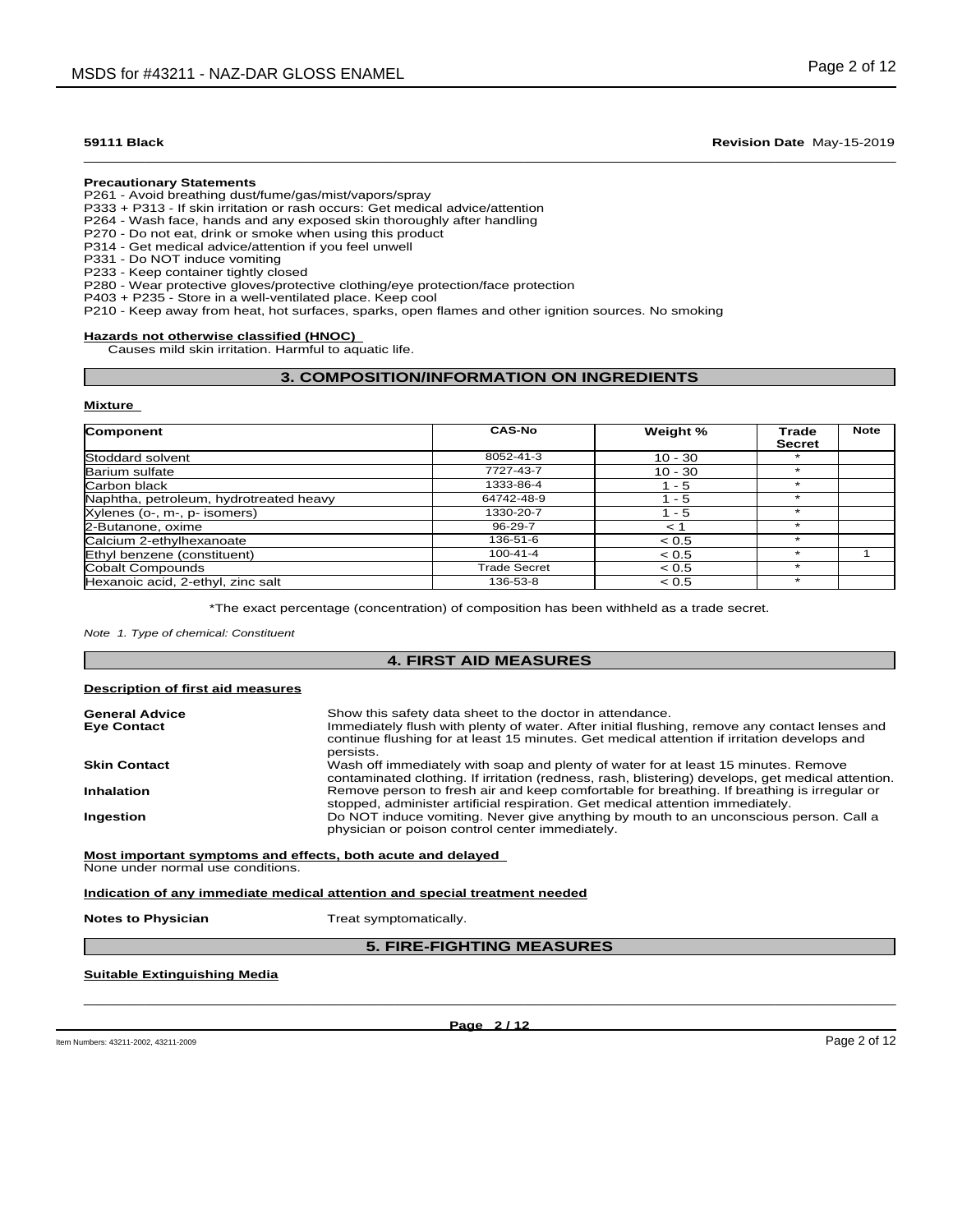Foam. Carbon dioxide (CO2). Dry chemical. Water spray. Use extinguishing measures that are appropriate to local circumstances and the surrounding environment.

### **Unsuitable Extinguishing Media**

No information available.

### **Specific Hazards Arising from the Chemical**

Thermal decomposition can lead to release of irritating gases and vapors. May emit toxic fumes under fire conditions.

### **Protective Equipment and Precautions for Firefighters**

As in any fire, wear self-contained breathing apparatus pressure-demand, MSHA/NIOSH (approved or equivalent) and full protective gear. Cool containers / tanks with water spray. Sealed containers may rupture when heated.

### **6. ACCIDENTAL RELEASE MEASURES**

### **Personal precautions, protective equipment and emergency procedures**

**Personal Precautions** Remove all sources of ignition. Ventilate the area. Avoid contact with eyes, skin and clothing. Avoid breathing dust or vapor. Evacuate personnel to safe areas. Keep people away from and upwind of spill/leak.

### **Environmental precautions**

Prevent product from entering drains. Prevent further leakage or spillage if safe to do so. Keep out of drains, sewers, ditches and waterways. Local authorities should be advised if significant spillages cannot be contained.

### **Methods and material for containment and cleaning up**

Contain spillage, and then collectwith non-combustible absorbent material, (e.g. sand, earth, diatomaceous earth, vermiculite) and place in container for disposal according to local / national regulations (see section 13). Use clean non-sparking tools to collect absorbed material.

# **7. HANDLING AND STORAGE**

### **Precautions for safe handling**

Handling **Handling Example 20** Use personal protective equipment as required. Do not eat, drink or smoke when using this product. Ensure adequate ventilation.

### **Conditions for safe storage, including any incompatibilities**

| <b>Storage</b>               | Keep containers tightly closed in a dry, cool and well-ventilated place. Keep away from<br>open flames, hot surfaces and sources of ignition. Keep container closed when not in use.<br>Keep out of the reach of children. |
|------------------------------|----------------------------------------------------------------------------------------------------------------------------------------------------------------------------------------------------------------------------|
| <b>Incompatible Products</b> | Strong acids. Strong bases. Strong oxidizing agents. Reducing agent.                                                                                                                                                       |

### **8. EXPOSURE CONTROLS/PERSONAL PROTECTION**

### **Control parameters**

### **Exposure limits**

| <b>Component</b>                          | <b>IACGIH TLV</b>                                                                                                              |
|-------------------------------------------|--------------------------------------------------------------------------------------------------------------------------------|
| Stoddard solvent<br>  8052-41-3           | TWA: 100 ppm                                                                                                                   |
| Barium sulfate<br>  7727-43-7             | TWA: 5 mg/m <sup>3</sup> inhalable particulate matter, particulate matter<br>containing no asbestos and <1% crystalline silica |
| Carbon black<br>  1333-86-4               | TWA: 3 mg/m <sup>3</sup> inhalable particulate matter                                                                          |
| Xylenes (o-, m-, p- isomers)<br>1330-20-7 | TWA: 100 ppm<br>STEL: 150 ppm                                                                                                  |
| Ethyl benzene (constituent)<br>100-41-4   | TWA: 20 ppm                                                                                                                    |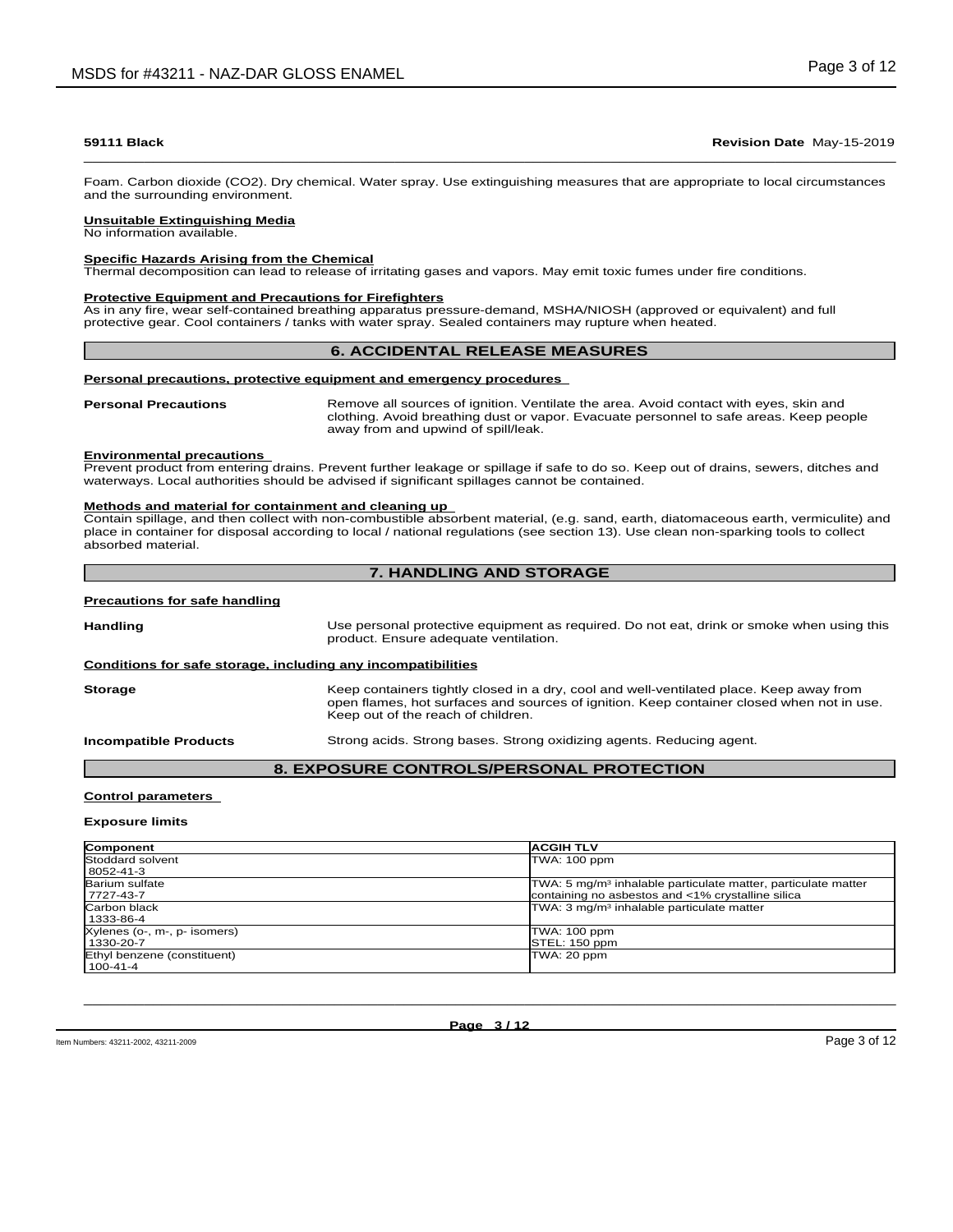| Component                                 | OSHA PEL                                                   |
|-------------------------------------------|------------------------------------------------------------|
| Stoddard solvent                          | TWA: 500 ppm                                               |
| 8052-41-3                                 | TWA: 2900 mg/m <sup>3</sup>                                |
| Barium sulfate                            | TWA: 15 mg/m <sup>3</sup> total dust                       |
| 7727-43-7                                 | TWA: 5 mg/m <sup>3</sup> respirable fraction               |
| <b>Carbon black</b><br>1333-86-4          | TWA: $3.5$ mg/m <sup>3</sup>                               |
| Xylenes (o-, m-, p- isomers)              | TWA: 100 ppm                                               |
| 1330-20-7                                 | TWA: 435 mg/m <sup>3</sup>                                 |
| Ethyl benzene (constituent)               | <b>TWA: 100 ppm</b>                                        |
| $100 - 41 - 4$                            | TWA: 435 mg/m <sup>3</sup>                                 |
| Component                                 | <b>OSHA PEL (vacated)</b>                                  |
| Stoddard solvent                          | TWA: 100 ppm                                               |
| 8052-41-3                                 | TWA: 525 mg/m <sup>3</sup>                                 |
| Barium sulfate                            | TWA: 10 mg/m <sup>3</sup> total dust                       |
| 7727-43-7                                 | TWA: 5 mg/m <sup>3</sup> respirable fraction               |
| Carbon black<br>1333-86-4                 | TWA: $3.5 \text{ mg/m}^3$                                  |
| Xylenes (o-, m-, p- isomers)              | TWA: 100 ppm                                               |
| 1330-20-7                                 | TWA: 435 mg/m <sup>3</sup>                                 |
|                                           | STEL: 150 ppm                                              |
|                                           | STEL: 655 mg/m <sup>3</sup>                                |
| Ethyl benzene (constituent)               | <b>TWA: 100 ppm</b>                                        |
| 100-41-4                                  | TWA: 435 mg/m <sup>3</sup>                                 |
|                                           | STEL: 125 ppm                                              |
|                                           | STEL: 545 mg/m <sup>3</sup>                                |
|                                           |                                                            |
| Component                                 | <b>Ontario TWAEV</b>                                       |
| Stoddard solvent<br>8052-41-3             | TWA: 525 mg/m <sup>3</sup>                                 |
| Barium sulfate<br>7727-43-7               | TWA: 5 mg/m <sup>3</sup> inhalable                         |
| Carbon black                              | TWA: 3 mg/m <sup>3</sup> inhalable                         |
| 1333-86-4                                 |                                                            |
| Xylenes (o-, m-, p- isomers)<br>1330-20-7 | <b>TWA: 100 ppm</b><br>STEL: 150 ppm                       |
| Ethyl benzene (constituent)               | TWA: 20 ppm                                                |
| $100 - 41 - 4$                            |                                                            |
| Component                                 | <b>Mexico OEL (TWA)</b>                                    |
| Stoddard solvent                          | TWA/VLE-PPT: 100 ppm                                       |
| 8052-41-3                                 | TWA/VLE-PPT: 523 mg/m <sup>3</sup>                         |
|                                           | STEL/PPT-CT: 200 ppm                                       |
|                                           | STEL/PPT-CT: 1050 mg/m <sup>3</sup>                        |
| Carbon black                              | TWA/VLE-PPT: 3.5 mg/m <sup>3</sup>                         |
| 1333-86-4                                 | STEL/PPT-CT: 7 mg/m <sup>3</sup>                           |
| Xylenes (o-, m-, p- isomers)              | TWA/VLE-PPT: 100 ppm                                       |
|                                           | TWA/VLE-PPT: 435 mg/m <sup>3</sup>                         |
| 1330-20-7                                 | STEL/PPT-CT: 150 ppm                                       |
|                                           |                                                            |
|                                           | STEL/PPT-CT: 655 mg/m <sup>3</sup>                         |
|                                           | TWA/VLE-PPT: 100 ppm                                       |
| Ethyl benzene (constituent)<br>100-41-4   | TWA/VLE-PPT: 435 mg/m <sup>3</sup>                         |
|                                           | STEL/PPT-CT: 125 ppm<br>STEL/PPT-CT: 545 mg/m <sup>3</sup> |

**Engineering Measures Provide a good standard of general ventilation. Natural ventilation is from doors, windows** etc. Controlled ventilation means air is supplied or removed by a powered fan. Users are advised to consider national Occupational Exposure Limits or other equivalent values. In case of insufficient ventilation, wear suitable respiratory equipment.

suitable face shield. Ensure that eyewash stations and safety showers are close to the  $\_$  ,  $\_$  ,  $\_$  ,  $\_$  ,  $\_$  ,  $\_$  ,  $\_$  ,  $\_$  ,  $\_$  ,  $\_$  ,  $\_$  ,  $\_$  ,  $\_$  ,  $\_$  ,  $\_$  ,  $\_$  ,  $\_$  ,  $\_$  ,  $\_$  ,  $\_$  ,  $\_$  ,  $\_$  ,  $\_$  ,  $\_$  ,  $\_$  ,  $\_$  ,  $\_$  ,  $\_$  ,  $\_$  ,  $\_$  ,  $\_$  ,  $\_$  ,  $\_$  ,  $\_$  ,  $\_$  ,  $\_$  ,  $\_$  ,

### **Individual protection measures, such as personal protective equipment**

**Eye/Face Protection** Wear safety glasses with side shields (or goggles). If splashes are likely to occur:. Wear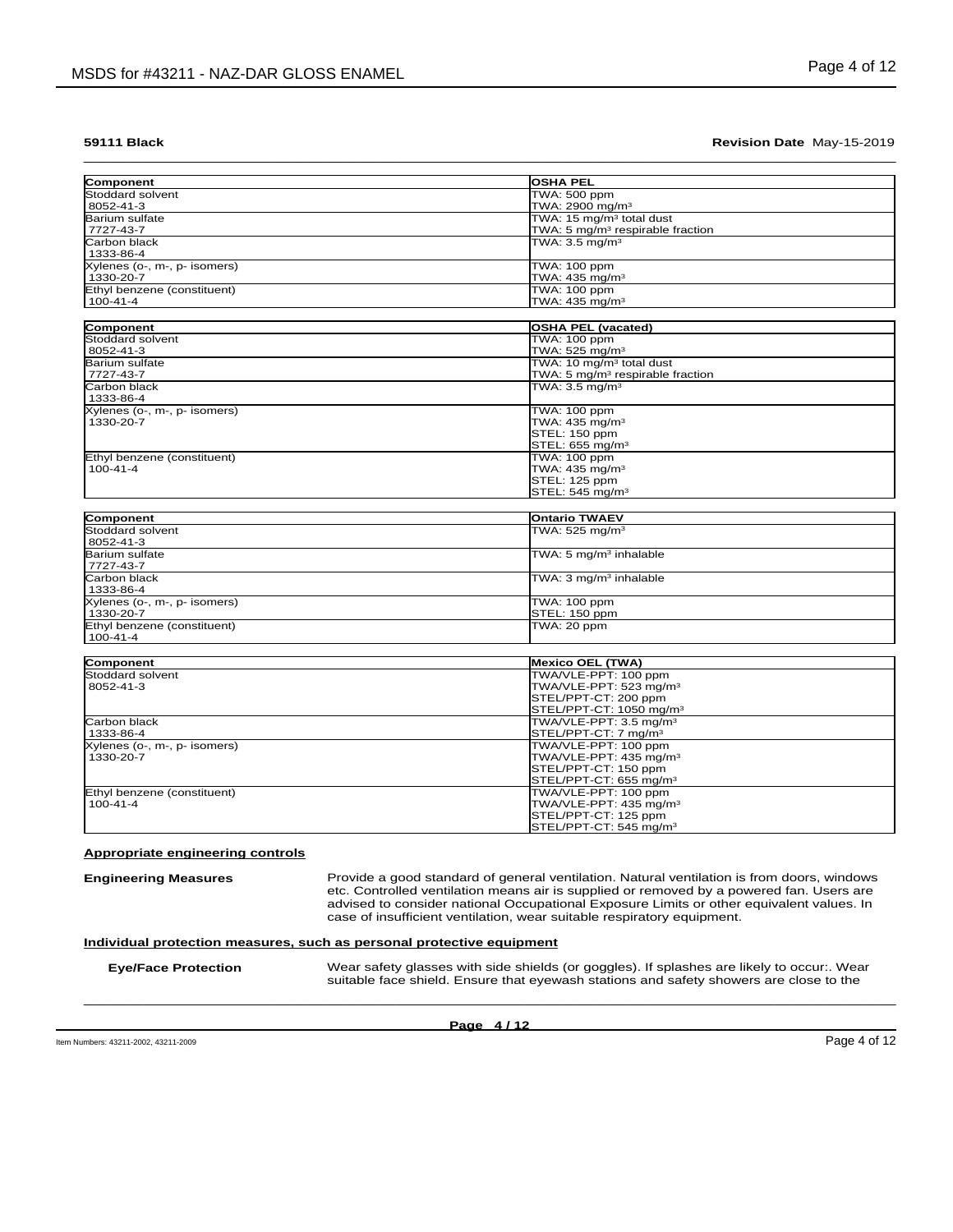$\bot$  , and the contribution of the contribution of the contribution of the contribution of the contribution of  $\bot$ 

|                               | workstation location.                                                                                                                                                                                                                                                                                                                                                                                                                                                                                                                                                                                                                                                                                                                                                                                                         |
|-------------------------------|-------------------------------------------------------------------------------------------------------------------------------------------------------------------------------------------------------------------------------------------------------------------------------------------------------------------------------------------------------------------------------------------------------------------------------------------------------------------------------------------------------------------------------------------------------------------------------------------------------------------------------------------------------------------------------------------------------------------------------------------------------------------------------------------------------------------------------|
| <b>Skin Protection</b>        | Wear impervious protective clothing, including boots, gloves, lab coat, apron or coveralls,<br>as appropriate, to prevent skin contact.                                                                                                                                                                                                                                                                                                                                                                                                                                                                                                                                                                                                                                                                                       |
| <b>Hand Protection</b>        | Chemical resistant protective gloves.<br>Suitable materials also with prolonged, direct contact (Recommended: Protective index 6,<br>corresponding >480 minutes of permeation time): eg. nitrile rubber (0.4 mm), chloroprene<br>rubber (0.5 mm), polyvinylchloride (0.7 mm) and other<br>Supplementary note: The specifications are based on tests, literature data and information<br>of glove manufacturers. Taking into account the varying conditions, the practical usage of a<br>chemical-protective glove in practice may be much shorter than the permeation time<br>determined through testing.<br>Due to different glove types, the manufacturer's directions for use should be observed.<br>Replace gloves immediately when torn or any change in appearance is noticed such as<br>dimension, color, flexibility. |
| <b>Respiratory Protection</b> | If exposure limits are exceeded or irritation is experienced, NIOSH/MSHA approved<br>respiratory protection should be worn. Respiratory protection must be provided in<br>accordance with current local regulations. Selection of air-purifying or positive-pressure<br>supplied-air will depend on the specific operation and the potential airborne concentration of<br>the material.                                                                                                                                                                                                                                                                                                                                                                                                                                       |
|                               | General Hygiene Considerations Handle in accordance with good industrial hygiene and safety practice. Wash hands before<br>eating, drinking or smoking. Wash contaminated clothing before reuse. Avoid contact with<br>eyes, skin and clothing. Wear suitable gloves and eye/face protection. Regular cleaning of<br>equipment, work area and clothing is recommended.                                                                                                                                                                                                                                                                                                                                                                                                                                                        |

# **9. PHYSICAL AND CHEMICAL PROPERTIES**

| Information on basic physical and chemical properties |                     |                       |                          |
|-------------------------------------------------------|---------------------|-----------------------|--------------------------|
| <b>Physical State</b>                                 | Liquid              | Appearance            | <b>Colored Liquid</b>    |
| Odor                                                  | Characteristic      | <b>Odor Threshold</b> | No information available |
|                                                       | Values              | Remarks • Method      |                          |
| <b>Property</b>                                       |                     | No data available     |                          |
| рH                                                    |                     |                       |                          |
| <b>Melting Point / Freezing Point</b>                 |                     | No data available     |                          |
| <b>Boiling Point / Boiling Range</b>                  | $> 149$ °C / 300 °F |                       |                          |
| <b>Flash Point</b>                                    | 46 °C / 115 °F      | Setaflash closed cup  |                          |
| <b>Evaporation rate</b>                               |                     | No data available     |                          |
| <b>Flammability Limit in Air</b>                      |                     |                       |                          |
| <b>Upper flammability limit</b>                       |                     | No data available     |                          |
| Lower flammability limit                              |                     | No data available     |                          |
| <b>Vapor Pressure</b>                                 |                     | No data available     |                          |
| <b>Vapor Density</b>                                  |                     | No data available     |                          |
| <b>Specific Gravity</b>                               | 1.17                |                       |                          |
| <b>Water Solubility</b>                               |                     | No data available     |                          |
| Solubility in other solvents                          |                     | No data available     |                          |
| Partition coefficient: n-octanol/water                |                     | No data available     |                          |
| <b>Autoignition Temperature</b>                       |                     | No data available     |                          |
| <b>Decomposition temperature</b>                      |                     | No data available     |                          |
| <b>Kinematic viscosity</b>                            |                     | No data available     |                          |
| <b>Dynamic viscosity</b>                              |                     | No data available     |                          |
| <b>Explosive Properties</b>                           | No data available   |                       |                          |
| <b>Oxidizing Properties</b>                           | No data available   |                       |                          |
|                                                       |                     |                       |                          |
| <b>Other Information</b>                              |                     |                       |                          |
| <b>Photochemically Reactive</b>                       | No.                 |                       |                          |
| <b>Weight Per Gallon (Ibs/gal)</b>                    | 9.75                |                       |                          |
|                                                       |                     |                       |                          |
|                                                       |                     |                       |                          |

**Page 5 / 12**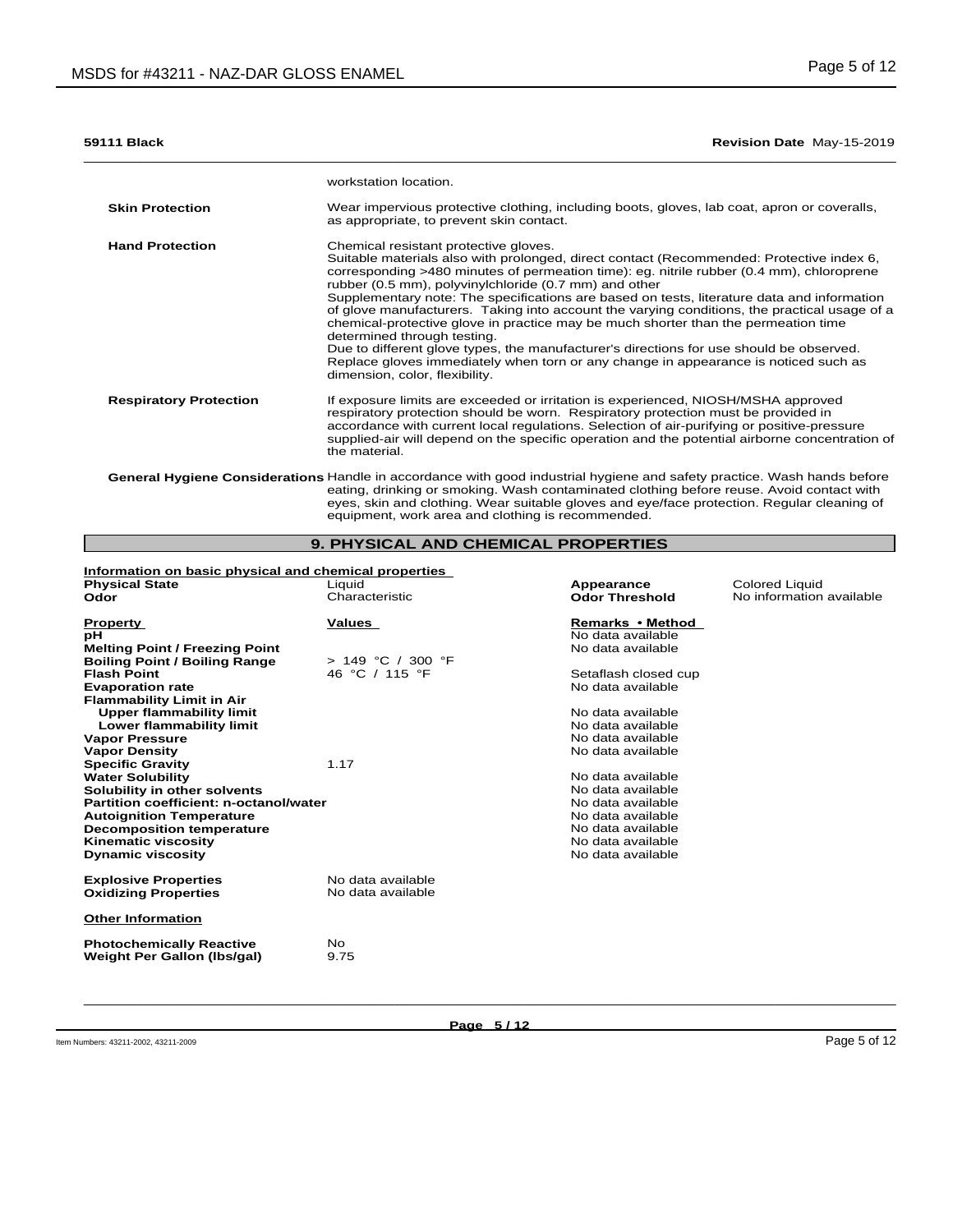| VOC by weight % | VOC by volume % | VOC Ibs/gal  | <b>VOC grams/liter</b> |
|-----------------|-----------------|--------------|------------------------|
| (less water)    | (less water)    | (less water) | (less water)           |
| 31.32           | 39.9            | 3.06         | 366.37                 |

## **10. STABILITY AND REACTIVITY**

### **Reactivity**

No information available.

### **Chemical stability**

Stable under normal conditions.

# **Possibility of Hazardous Reactions**

None under normal processing.

### **Conditions to avoid**

Keep away from open flames, hot surfaces and sources of ignition.

### **Incompatible materials**

Strong acids. Strong bases. Strong oxidizing agents. Reducing agent.

### **Hazardous Decomposition Products**

Thermal decomposition can lead to release of irritating gases and vapors. Carbon dioxide (CO2). Carbon monoxide.

### **11. TOXICOLOGICAL INFORMATION**

### **Information on likely routes of exposure**

| <b>Inhalation</b>   | Specific test data for the substance or mixture is not available. |
|---------------------|-------------------------------------------------------------------|
| <b>Eve Contact</b>  | Specific test data for the substance or mixture is not available. |
| <b>Skin Contact</b> | Specific test data for the substance or mixture is not available. |
| Ingestion           | Specific test data for the substance or mixture is not available. |

| Component                              | Oral LD50                  |
|----------------------------------------|----------------------------|
| Barium sulfate                         | $= 307000$ mg/kg (Rat)     |
| 7727-43-7                              |                            |
| <b>Carbon black</b>                    | > 15400 mg/kg (Rat)        |
| 1333-86-4                              |                            |
| Naphtha, petroleum, hydrotreated heavy | > 6000 mg/kg (Rat)         |
| 64742-48-9                             |                            |
| Xylenes (o-, m-, p- isomers)           | $= 3500$ mg/kg (Rat)       |
| 1330-20-7                              |                            |
| 2-Butanone, oxime                      | $= 930$ mg/kg (Rat)        |
| 96-29-7                                |                            |
| Calcium 2-ethylhexanoate               | > 5000 mg/kg (Rat)         |
| 136-51-6                               |                            |
| Ethyl benzene (constituent)            | = 3500 mg/kg (Rat)         |
| 100-41-4                               |                            |
| Hexanoic acid, 2-ethyl, zinc salt      | = 3550 mg/kg (Rat)         |
| 136-53-8                               | = 3700 mg/kg (Rat)         |
|                                        |                            |
| Component                              | Dermal LD50                |
| Naphtha, petroleum, hydrotreated heavy | > 3160 mg/kg (Rabbit)      |
| 64742-48-9                             |                            |
| Xylenes (o-, m-, p- isomers)           | > 4350 mg/kg (Rabbit)      |
| 1330-20-7                              |                            |
| 2-Butanone, oxime                      | 1000 - 1800 mg/kg (Rabbit) |
| 96-29-7                                |                            |
| Ethyl benzene (constituent)            | $= 15400$ mg/kg (Rabbit)   |
| $100 - 41 - 4$                         |                            |
| Cobalt Compounds                       | > 5000 mg/kg (Rabbit)      |
|                                        |                            |
| Hexanoic acid, 2-ethyl, zinc salt      | > 5000 mg/kg (Rabbit)      |
| 136-53-8                               |                            |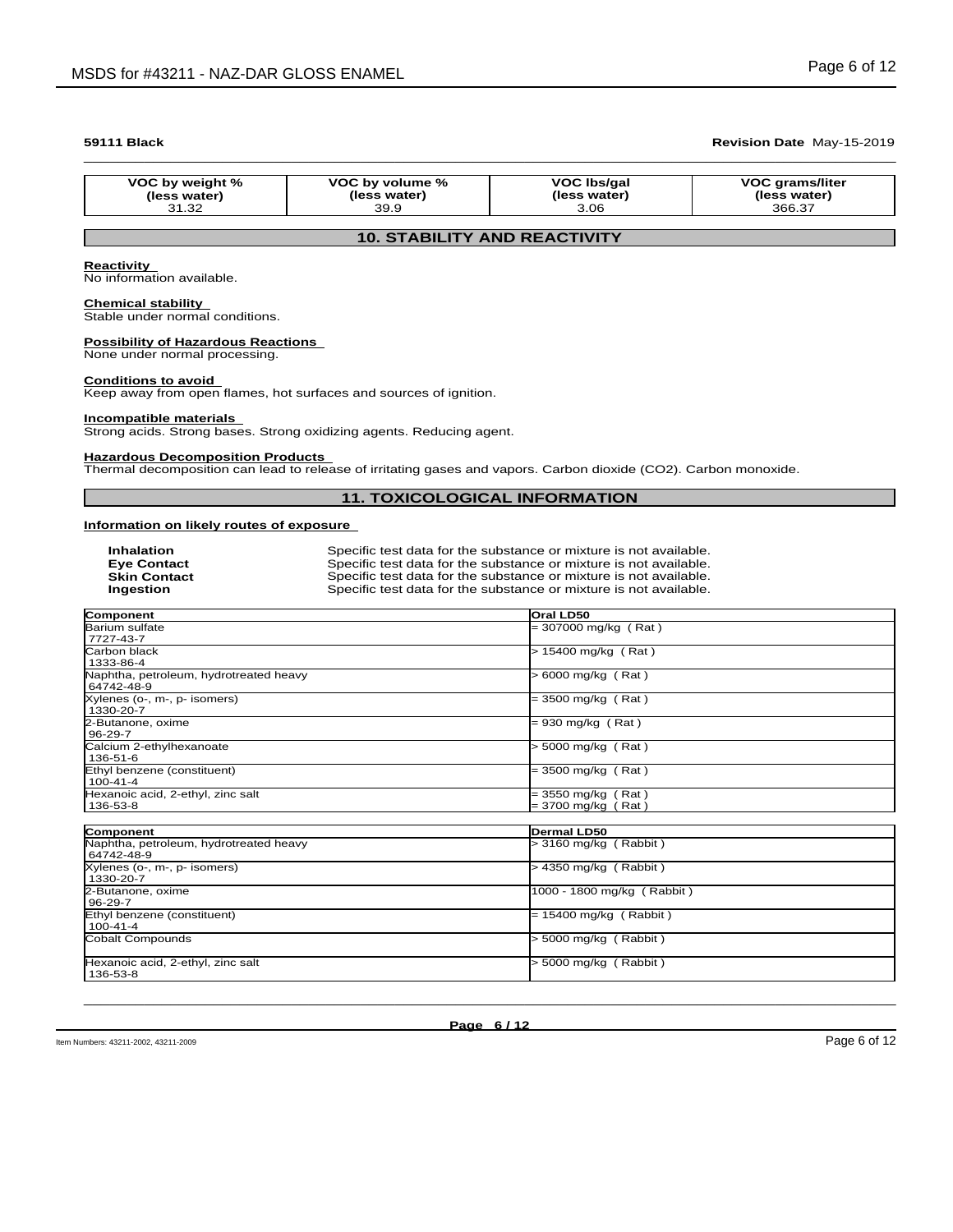| Component                                            | <b>Inhalation LC50</b>               |  |
|------------------------------------------------------|--------------------------------------|--|
| Naphtha, petroleum, hydrotreated heavy<br>64742-48-9 | $> 8500$ mg/m <sup>3</sup> (Rat) 4 h |  |
| Xylenes (o-, m-, p- isomers)<br>1330-20-7            | $= 29.08$ mg/L (Rat) 4 h             |  |
| 2-Butanone, oxime<br>96-29-7                         | $> 4.83$ mg/L (Rat) 4 h              |  |
| Calcium 2-ethylhexanoate<br>136-51-6                 | $> 4.8$ mg/L (Rat) 1 h               |  |
| Ethyl benzene (constituent)<br>100-41-4              | $= 17.4$ mg/L (Rat) 4 h              |  |
| Cobalt Compounds                                     | $> 10$ mg/L (Rat) 1 h                |  |
| Hexanoic acid, 2-ethyl, zinc salt<br>136-53-8        | > 23.2 mg/L (Rat) 1 h                |  |

# **Information on toxicological effects**

| <b>Symptoms</b>                         | Specific test data for the substance or mixture is not available.                                                                                           |  |  |
|-----------------------------------------|-------------------------------------------------------------------------------------------------------------------------------------------------------------|--|--|
|                                         | Delayed and immediate effects as well as chronic effects from short and long-term exposure                                                                  |  |  |
| <b>Skin corrosion/irritation</b>        | Specific test data for the substance or mixture is not available.                                                                                           |  |  |
| Eye damage/irritation                   | Specific test data for the substance or mixture is not available.                                                                                           |  |  |
| <b>Irritation</b>                       | Specific test data for the substance or mixture is not available.                                                                                           |  |  |
| Corrosivity                             | Specific test data for the substance or mixture is not available.                                                                                           |  |  |
| <b>Sensitization</b>                    | Specific test data for the substance or mixture is not available. May cause an allergic skin<br>reaction. (based on components).                            |  |  |
| <b>Mutagenic Effects</b>                | Specific test data for the substance or mixture is not available.                                                                                           |  |  |
| <b>Carcinogenic effects</b>             | Specific test data for the substance or mixture is not available.                                                                                           |  |  |
| <b>Reproductive Effects</b>             | Specific test data for the substance or mixture is not available.                                                                                           |  |  |
| <b>STOT - single exposure</b>           | Specific test data for the substance or mixture is not available.                                                                                           |  |  |
| <b>STOT - repeated exposure</b>         | Specific test data for the substance or mixture is not available. Causes damage to organs<br>through prolonged or repeated exposure. (based on components). |  |  |
| <b>Chronic Toxicity</b>                 | Specific test data for the substance or mixture is not available                                                                                            |  |  |
| <b>Aspiration hazard</b>                | Specific test data for the substance or mixture is not available. May be fatal if swallowed<br>and enters airways. (based on components).                   |  |  |
| Carcinogenicity                         | The table below indicates whether each agency has listed any ingredient as a carcinogen.                                                                    |  |  |
| Component                               | <b>ACGIH</b>                                                                                                                                                |  |  |
| <b>Carbon black</b><br>1333-86-4        | AЗ                                                                                                                                                          |  |  |
| Ethyl benzene (constituent)<br>100-41-4 | AЗ                                                                                                                                                          |  |  |
| Component                               | <b>IARC</b>                                                                                                                                                 |  |  |
|                                         |                                                                                                                                                             |  |  |

| PQQHQQHQHQHQ                | 117111           |
|-----------------------------|------------------|
| Carbon black                | Group 2B         |
| 1333-86-4                   |                  |
| Ethyl benzene (constituent) | <b>IGroup 2B</b> |
| $ 100 - 41 - 4 $            |                  |
| Cobalt Compounds            | Group 2B         |
|                             |                  |
|                             |                  |

| Component                   | <b>OSHA</b> |
|-----------------------------|-------------|
| Carbon black                |             |
| 1333-86-4                   |             |
| Ethyl benzene (constituent) |             |
| $100 - 41 - 4$              |             |
| Cobalt Compounds            |             |
|                             |             |

### **Numerical measures of toxicity - Product Information**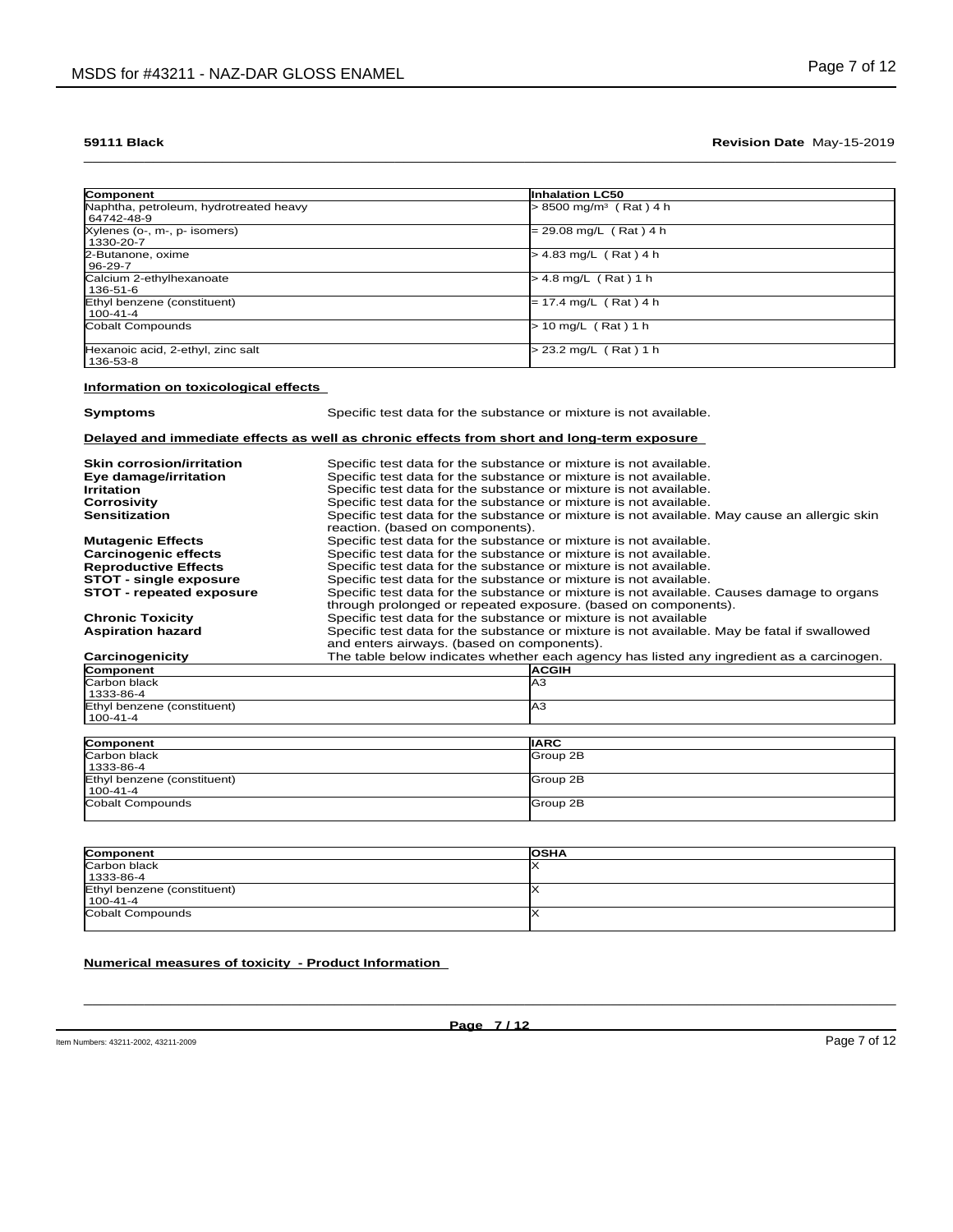**Unknown Acute Toxicity** 0 % of the mixture consists of ingredient(s) of unknown toxicity

**The following values are calculated based on chapter 3.1 of the GHS document** mg/kg

**ATEmix (dermal)**83,829.00 mg/kg mg/l

**ATEmix (inhalation-dust/mist)** 114.30 mg/l **ATEmix** (inhalation-vapor)

### **12. ECOLOGICAL INFORMATION**

### **Ecotoxicity**

Specific test data for the substance or mixture is not available.

0.23 % of the mixture consists of component(s) of unknown hazards to the aquatic environment

| Component                   | <b>Algae/aquatic plants</b>                                      |
|-----------------------------|------------------------------------------------------------------|
| 2-Butanone, oxime           | $72h$ EC50 Desmodesmus subspicatus: = 83 mg/L                    |
| $196 - 29 - 7$              |                                                                  |
| Ethyl benzene (constituent) | 96h EC50 Pseudokirchneriella subcapitata: > 438 mg/L             |
| 100-41-4                    | 96h EC50 Pseudokirchneriella subcapitata: 1.7 - 7.6 mg/L static  |
|                             | 72h EC50 Pseudokirchneriella subcapitata: = $4.6 \text{ mg/L}$   |
|                             | 72h EC50 Pseudokirchneriella subcapitata: 2.6 - 11.3 mg/L static |

| <b>Component</b>                       | <b>IFish</b>                                                  |
|----------------------------------------|---------------------------------------------------------------|
| Naphtha, petroleum, hydrotreated heavy | 96h LC50 Pimephales promelas: $= 2200$ mg/L                   |
| 64742-48-9                             |                                                               |
| Xylenes (o-, m-, p- isomers)           | 96h LC50 Oncorhynchus mykiss: 2.661 - 4.093 mg/L (static)     |
| 1330-20-7                              | 96h LC50 Lepomis macrochirus: 7.711 - 9.591 mg/L (static)     |
|                                        | 96h LC50 Lepomis macrochirus: 13.1 - 16.5 mg/L (flow-through) |
|                                        | 96h LC50 Poecilia reticulata: 30.26 - 40.75 mg/L (static)     |
|                                        | 96h LC50 Oncorhynchus mykiss: 13.5 - 17.3 mg/L                |
|                                        | $96h$ LC50 Lepomis macrochirus: = 19 mg/L                     |
|                                        | 96h LC50 Cyprinus carpio: = 780 mg/L (semi-static)            |
|                                        | 96h LC50 Cyprinus carpio: > 780 mg/L                          |
|                                        | 96h LC50 Pimephales promelas: $= 13.4$ mg/L (flow-through)    |
|                                        | 96h LC50 Pimephales promelas: 23.53 - 29.97 mg/L (static)     |
| 2-Butanone, oxime                      | [96h LC50 Pimephales promelas: 777 - 914 mg/L (flow-through)  |
| 96-29-7                                | 96h LC50 Poecilia reticulata: $= 760$ mg/L (static)           |
| Ethyl benzene (constituent)            | 96h LC50 Pimephales promelas: 7.55 - 11 mg/L (flow-through)   |
| $100 - 41 - 4$                         | 96h LC50 Poecilia reticulata: $= 9.6$ mg/L (static)           |
|                                        | 96h LC50 Oncorhynchus mykiss: 11.0 - 18.0 mg/L (static)       |
|                                        | 96h LC50 Pimephales promelas: 9.1 - 15.6 mg/L (static)        |
|                                        | 96h LC50 Oncorhynchus mykiss: $= 4.2$ mg/L (semi-static)      |
|                                        | 96h LC50 Lepomis macrochirus: $=$ 32 mg/L (static)            |

| Component                    | <b>Crustacea</b>                          |
|------------------------------|-------------------------------------------|
| Xylenes (o-, m-, p- isomers) | 48h EC50 water flea: $=$ 3.82 mg/L        |
| l 1330-20-7                  | $48h$ LC50 Gammarus lacustris: = 0.6 mg/L |
| 2-Butanone, oxime            | 48h EC50 Daphnia magna: $= 750$ mg/L      |
| 96-29-7                      |                                           |
| Ethyl benzene (constituent)  | 48h EC50 Daphnia magna: 1.8 - 2.4 mg/L    |
| 100-41-4                     |                                           |

### **Persistence and Degradability**

No information available.

### **Bioaccumulation**

No information available

| Component                    | <b>Partition coefficient</b> |
|------------------------------|------------------------------|
| Xylenes (o-, m-, p- isomers) | $2.77 - 3.15$                |
| 1330-20-7                    |                              |
| 2-Butanone, oxime            | l0.65                        |
| 96-29-7                      |                              |
| Ethyl benzene (constituent)  | l3.2                         |
| 100-41-4                     |                              |

 $\_$  ,  $\_$  ,  $\_$  ,  $\_$  ,  $\_$  ,  $\_$  ,  $\_$  ,  $\_$  ,  $\_$  ,  $\_$  ,  $\_$  ,  $\_$  ,  $\_$  ,  $\_$  ,  $\_$  ,  $\_$  ,  $\_$  ,  $\_$  ,  $\_$  ,  $\_$  ,  $\_$  ,  $\_$  ,  $\_$  ,  $\_$  ,  $\_$  ,  $\_$  ,  $\_$  ,  $\_$  ,  $\_$  ,  $\_$  ,  $\_$  ,  $\_$  ,  $\_$  ,  $\_$  ,  $\_$  ,  $\_$  ,  $\_$  ,

### $\bot$  , and the contribution of the contribution of the contribution of the contribution of the contribution of  $\bot$ **59111 Black Revision Date** May-15-2019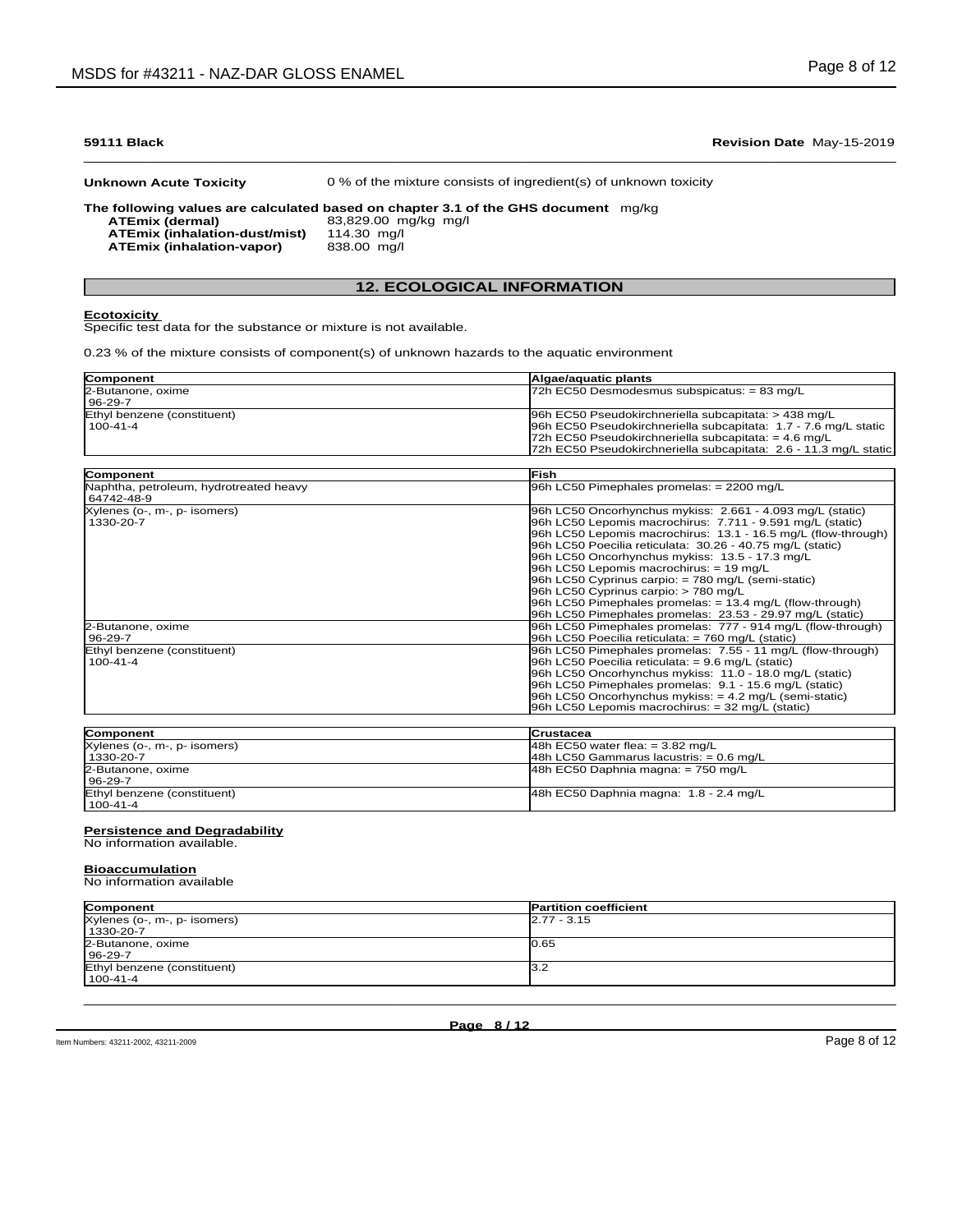### **Other adverse effects** No information available

|                                                                                                                     | <b>13. DISPOSAL CONSIDERATIONS</b>                                                                                                                                                                                                                                                                                                                                                                                                                                                                                                              |
|---------------------------------------------------------------------------------------------------------------------|-------------------------------------------------------------------------------------------------------------------------------------------------------------------------------------------------------------------------------------------------------------------------------------------------------------------------------------------------------------------------------------------------------------------------------------------------------------------------------------------------------------------------------------------------|
| <b>Waste treatment methods</b>                                                                                      |                                                                                                                                                                                                                                                                                                                                                                                                                                                                                                                                                 |
| <b>Waste Disposal Methods</b>                                                                                       | Contain and dispose of waste according to local regulations.                                                                                                                                                                                                                                                                                                                                                                                                                                                                                    |
| <b>Contaminated Packaging</b>                                                                                       | Empty containers should be taken to an approved waste handling site for recycling or<br>disposal.                                                                                                                                                                                                                                                                                                                                                                                                                                               |
|                                                                                                                     | <b>14. TRANSPORT INFORMATION</b>                                                                                                                                                                                                                                                                                                                                                                                                                                                                                                                |
| Note:                                                                                                               | This information is not intended to convey all specific transportation requirements relating to<br>this product. Transportation classifications may vary by container volume and may be<br>influenced by regional or country variations in regulations. Additional transportation<br>information can be found in the specific regulations for your mode of transportation. It is the<br>responsibility of the transporting organization to follow all applicable laws, regulations and<br>rules relating to the transportation of the material. |
| <b>DOT</b><br>UN/ID no.<br><b>Proper Shipping Name</b><br><b>Hazard Class</b><br><b>Packing Group</b>               | In the U.S. and Canada, this material may be reclassified as a combustible liquid and is not<br>regulated, via surface transportation, in containers less than 119 gallons or 450 liters [per<br>49 CFR 173.150 (f)] [per Transportation of Dangerous Goods Regulations/Clear Language<br>Part 1.33].<br><b>UN1210</b><br>Printing Ink<br>3<br>Ш                                                                                                                                                                                                |
| ICAO / IATA / IMDG / IMO<br>UN/ID no.<br><b>Proper Shipping Name</b><br><b>Hazard Class</b><br><b>Packing Group</b> | <b>UN1210</b><br>Printing Ink<br>3<br>Ш                                                                                                                                                                                                                                                                                                                                                                                                                                                                                                         |

### **15. REGULATORY INFORMATION**

**International Inventories**

All components are listed on the TSCA Inventory. For further information, please contact:. Supplier (manufacturer/importer/downstream user/distributor).

### **U.S. Federal Regulations**

### **SARA 313**

Section 313 of Title III of the Superfund Amendments and Reauthorization Act of 1986 (SARA). This product contains a chemical or chemicals which are subject to the reporting requirements of the Act and Title 40 of the Code of Federal Regulations, Part 372. **Component CAS-No Weight % SARA 313 - Threshold**

| <b>ICOLIDUIRII</b>                                        | vavivu<br><b>Treight</b> 70 |      | $971779 - 1119511919$ |  |
|-----------------------------------------------------------|-----------------------------|------|-----------------------|--|
|                                                           |                             |      | <b>Values</b>         |  |
| <b>X</b> vlenes<br>· isomers)<br>$. m-$<br>$D-$<br>, 10-. | 1330-20-7                   |      | .u                    |  |
| Ethyl<br>benzene (constituent)                            | $100 - 41 - 4$              | ี∪.≎ | J.                    |  |

### **Clean Air Act,Section 112 Hazardous Air Pollutants (HAPs) (see 40 CFR 61)**

This product contains the following substances which are listed hazardous air pollutants (HAPS) under Section 112 of the Clean Air Act:.

| <b>Con</b><br>нен                                    | <b>S-No</b>                             | Weight |
|------------------------------------------------------|-----------------------------------------|--------|
| <b>Xvlenes</b><br>$n^{\alpha}$<br>m-<br>sor<br>טוסוו | .000<br>$\sim$<br>1-21 I-<br>ააυ<br>- 9 |        |
|                                                      |                                         |        |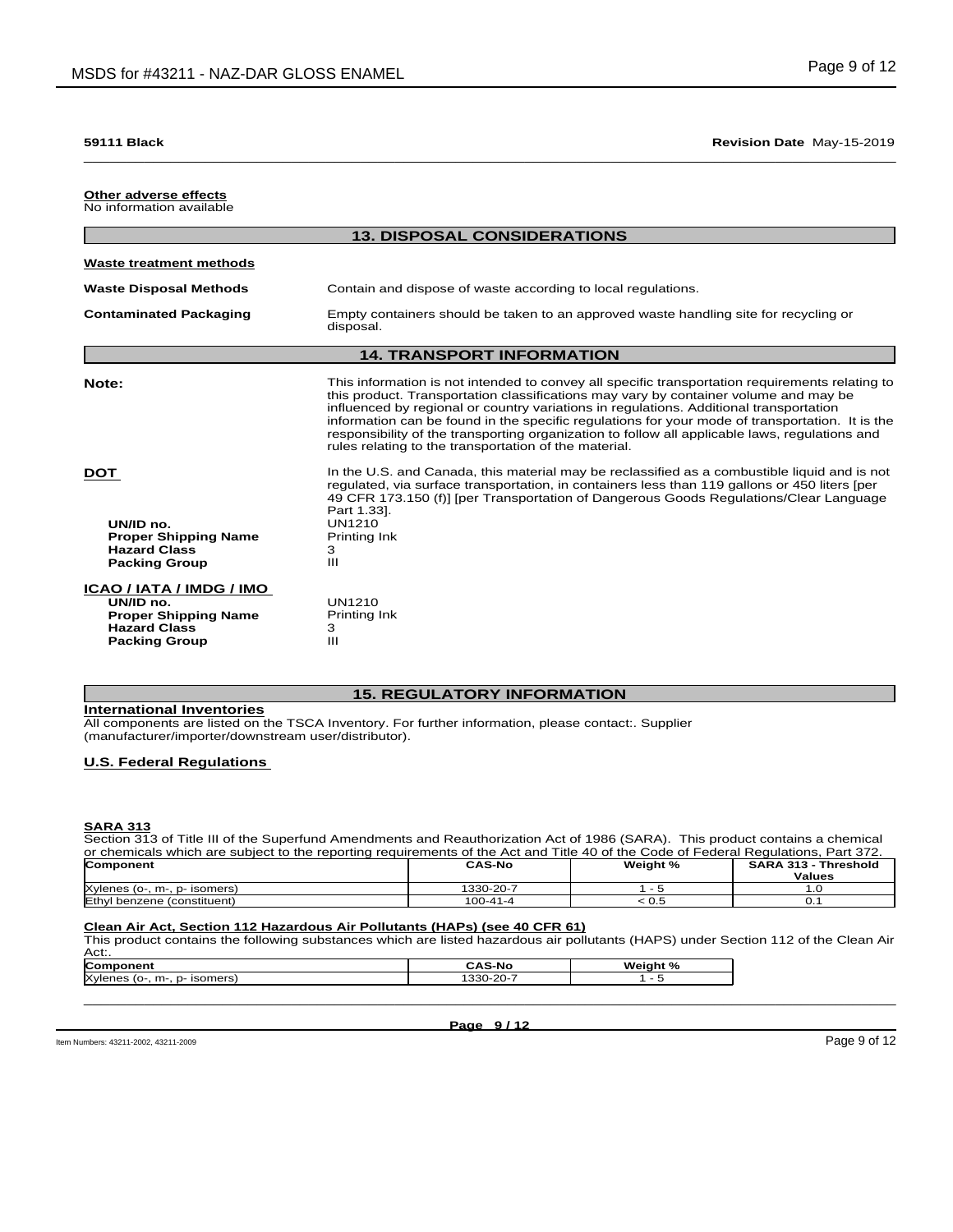| Ethy.  | . .<br>. . | ◡.◡ |
|--------|------------|-----|
| $\sim$ | $-$<br>.   | ک   |

# **U.S. State Regulations**

| Component                                     | Massachusetts<br><b>Right To Know</b>     |  |
|-----------------------------------------------|-------------------------------------------|--|
| Stoddard solvent                              | x                                         |  |
| 8052-41-3                                     |                                           |  |
| Barium sulfate<br>7727-43-7                   | $\overline{\mathsf{x}}$                   |  |
| Carbon black                                  | ×                                         |  |
| 1333-86-4                                     |                                           |  |
| Xylenes (o-, m-, p- isomers)<br>1330-20-7     | $\overline{\mathsf{x}}$                   |  |
| Ethyl benzene (constituent)<br>$100 - 41 - 4$ | $\overline{\mathsf{x}}$                   |  |
|                                               |                                           |  |
| Component                                     | Minnesota<br><b>Right To Know</b>         |  |
| Stoddard solvent                              | x                                         |  |
| 8052-41-3                                     |                                           |  |
| <b>Barium sulfate</b><br>7727-43-7            | ×                                         |  |
| Carbon black                                  | $\times$                                  |  |
| 1333-86-4                                     |                                           |  |
| Xylenes (o-, m-, p- isomers)                  | $\overline{\mathsf{x}}$                   |  |
| 1330-20-7                                     |                                           |  |
| 2-Butanone, oxime<br>96-29-7                  | Ιx                                        |  |
| Ethyl benzene (constituent)                   | x                                         |  |
| $100 - 41 - 4$                                |                                           |  |
|                                               |                                           |  |
| Component                                     | <b>New Jersey</b><br><b>Right To Know</b> |  |
| Stoddard solvent                              | x                                         |  |
| 8052-41-3                                     |                                           |  |
| <b>Barium sulfate</b>                         | $\overline{\mathsf{x}}$                   |  |
| 7727-43-7                                     |                                           |  |
| Carbon black<br>1333-86-4                     | $\times$                                  |  |
| Xylenes (o-, m-, p- isomers)<br>1330-20-7     | x                                         |  |
| Ethyl benzene (constituent)<br>$100 - 41 - 4$ | $\times$                                  |  |
| Cobalt Compounds                              | $\overline{\mathsf{x}}$                   |  |
| Hexanoic acid, 2-ethyl, zinc salt<br>136-53-8 | lx.                                       |  |
|                                               |                                           |  |
| Component                                     | Pennsylvania<br><b>Right To Know</b>      |  |
| Stoddard solvent                              | X                                         |  |
| 8052-41-3                                     |                                           |  |
| Barium sulfate<br>7727-43-7                   | $\times$                                  |  |
| Carbon black                                  | ×                                         |  |
| 1333-86-4                                     |                                           |  |
| Xylenes (o-, m-, p- isomers)<br>1330-20-7     | ×                                         |  |
| Ethyl benzene (constituent)<br>$100 - 41 - 4$ | $\overline{\mathsf{x}}$                   |  |
| Cobalt Compounds                              | $\overline{\mathsf{x}}$                   |  |
| Hexanoic acid, 2-ethyl, zinc salt             | $\overline{\mathsf{x}}$                   |  |
| 136-53-8                                      |                                           |  |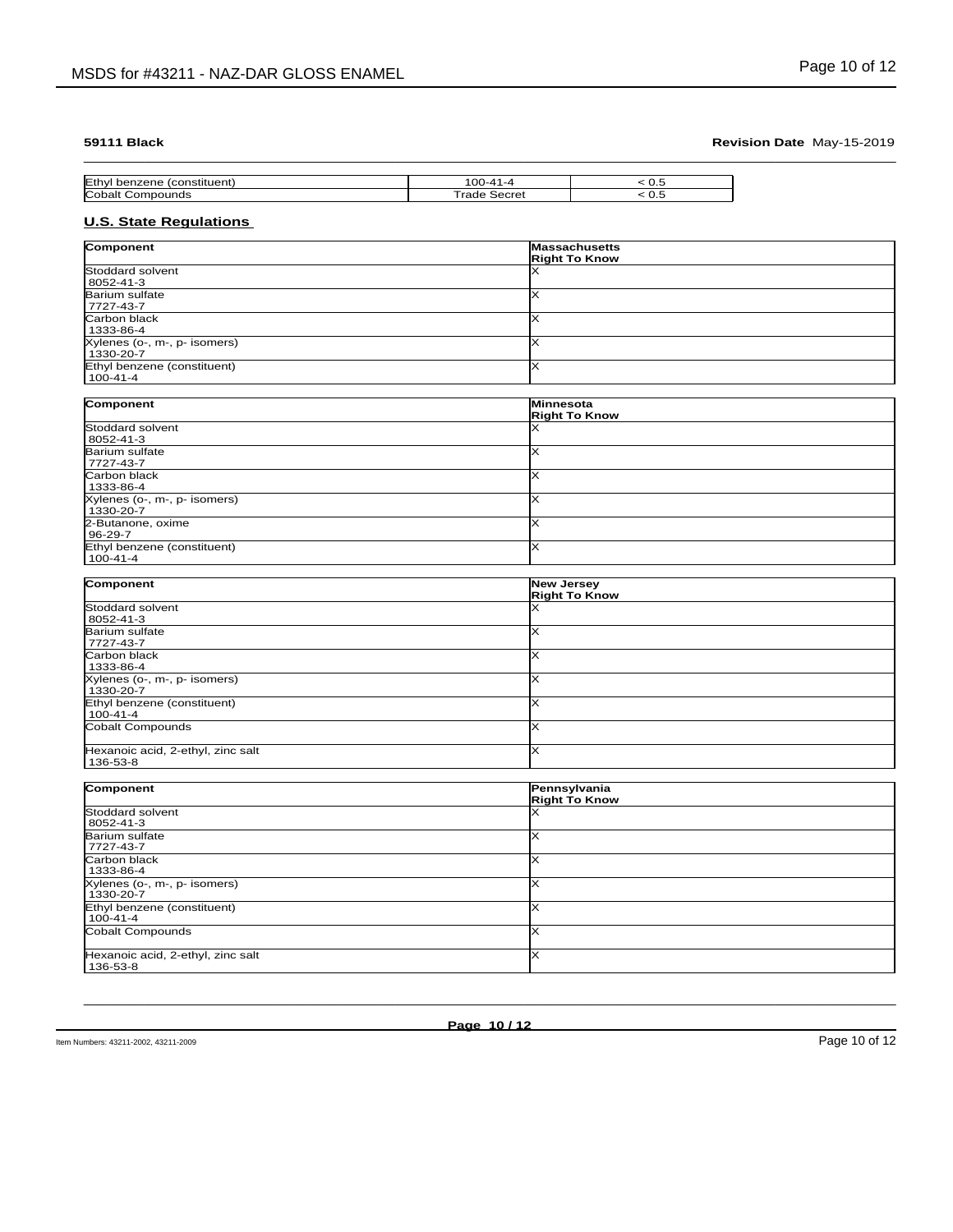**California Prop. 65**

| This product contains chemical(s) known to the State of California to cause cancer and/or to cause birth defects or other |                            |  |  |
|---------------------------------------------------------------------------------------------------------------------------|----------------------------|--|--|
| reproductive harm                                                                                                         |                            |  |  |
| Component                                                                                                                 | <b>California Prop. 65</b> |  |  |

| Component                                                                                                                                                             | ---<br>California<br>Prop. 65 |  |  |  |
|-----------------------------------------------------------------------------------------------------------------------------------------------------------------------|-------------------------------|--|--|--|
| Carbon black                                                                                                                                                          | `arcinoqor<br>odi uli luutti  |  |  |  |
| <b>IFthyl</b><br>(constituent.<br>benzene                                                                                                                             | $'$ oroinogor<br>warull luut. |  |  |  |
| the batterian af anglese televit in coefficity in announcement acceptance in this was devel<br>This was don't sente be sentence to be all in a man president la famou |                               |  |  |  |

*- This product contains carbon black in a non-respirable form. Inhalation of carbon black is unlikely to occur from exposure to this product*

### **Canada**

| Component                                            | NPRI - National Pollutant Release Inventory |
|------------------------------------------------------|---------------------------------------------|
| Stoddard solvent<br>8052-41-3                        | Part 5, Other Groups and Mixtures           |
| Naphtha, petroleum, hydrotreated heavy<br>64742-48-9 | Part 5, Other Groups and Mixtures           |
| Xylenes (o-, m-, p- isomers)<br>1330-20-7            | Part 5, Isomer Groups; Part 4 Substance     |
| Ethyl benzene (constituent)<br>l 100-41-4            | Part 1, Group A Substance; Part 4 Substance |
| Cobalt Compounds                                     | Part 1, Group B Substance                   |
| Hexanoic acid, 2-ethyl, zinc salt<br>136-53-8        | Part 1, Group A Substance                   |

### **16. OTHER INFORMATION**

| HMIS: | Health | <b>Flammability</b> | Reactivity | <b>Personal Protection</b> |
|-------|--------|---------------------|------------|----------------------------|
|       |        |                     |            |                            |
|       |        |                     |            |                            |
|       |        |                     |            |                            |

### **Key or legend to abbreviations and acronyms used in the safety data sheet**

### **Legend - Section 8: EXPOSURE CONTROLS/PERSONAL PROTECTION**

| <b>TWA</b><br>STEL                                                                                | TWA (time-weighted average)<br>STEL (Short Term Exposure Limit) |  |
|---------------------------------------------------------------------------------------------------|-----------------------------------------------------------------|--|
| Ceilina                                                                                           | Maximum limit value                                             |  |
| ACGIH: (American Conference of Governmental Industrial Hygienists)<br>A1 - Known Human Carcinogen |                                                                 |  |

| A2 - Suspected Human Carcinogen                                |
|----------------------------------------------------------------|
| A3 - Animal Carcinogen                                         |
| IARC: (International Agency for Research on Cancer)            |
| Group 1 - Carcinogenic to Humans                               |
| Group 2A - Probably Carcinogenic to Humans                     |
| Group 2B - Possibly Carcinogenic to Humans                     |
| NTP: (National Toxicity Program)                               |
| Known - Known Carcinogen                                       |
| Reasonably Anticipated to be a Human Carcinogen                |
| <b>OSHA: (Occupational Safety &amp; Health Administration)</b> |
| X - Present                                                    |
|                                                                |

### **Revision Date** May-15-2019

### **Pursuant to NOM-018-STPS-2015**

This information within isconsidered correct but is not exhaustive and will be used for guidance only, which is based on the current knowledge of the substance or mixture and is applicable to the appropriate safety precautions for the product.

### **Disclaimer**

The information provided in this Safety Data Sheet is correct to the best of our knowledge, information and belief at the date of its information. The information given is designed only as a guidance for safe handling, use, processing, storage, transportation,<br>disposal and release and is not to be considered a warranty or quality specification. The infor material designated and may not be valid for such material used in combination with any other materials or in any process, unless specified in the text.